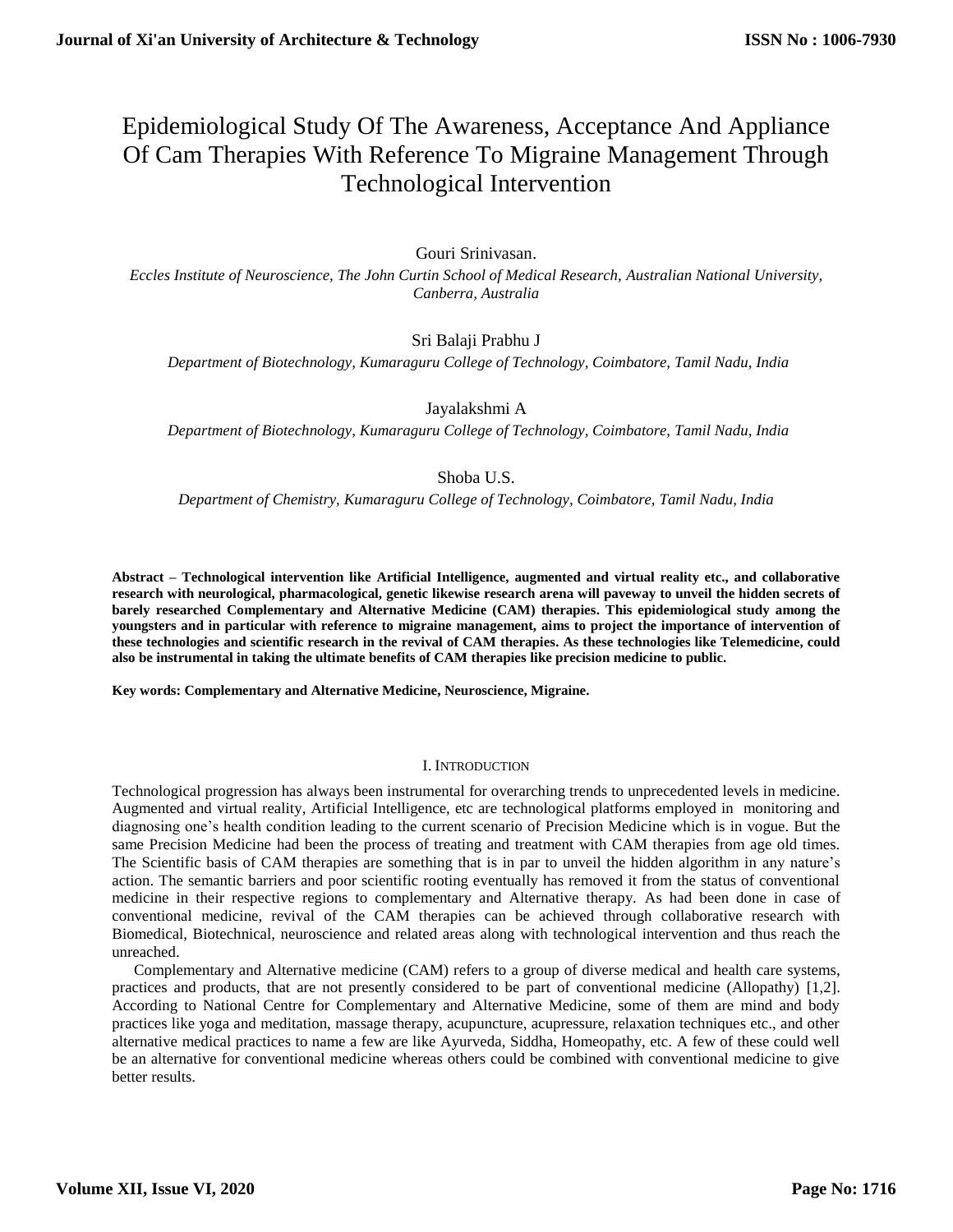For example, one of challenges faced by the neurologists and neurosurgeons is management of headache. Among the different types of headache, migraines are a form of neurological disorder which is severe and debilitating yet has no cause or cure. This is a ubiquitous familial disorder characterized by periodic, commonly unilateral, often pulsatile headaches which begin even probably in childhood, adolescence or early adult life and recur with diminishing frequency during advancing years [3].

Migraine Research Foundation states that the world's population suffers from migraine making it the 3rd most prevalent illness in the world which leads to enormous financial burden because of the loss of productivity. To overcome this, the pharmacological intervention along with non-pharmacological approaches is recommended in preventive migraine therapy [4].

This has led to conduct an epidemiological study to assess the extent of acceptance and awareness on CAM therapies in a group of youngsters and subsequently in a group of migraineurs. Also, assessment was done with reference to the migraineurs eagerness in subjecting themselves for CAM therapy and for scientific study with respect to migraine management. The objective of the study is to project the importance of involving the researchers in pharmacological, neuroscience, etc in revival of CAM therapies and taking its ultimate benefits to the public.

## II. MATERIAL AND METHODS

A Cohort of youngsters of age between 18 – 20 years was considered with varying educational as well as personal backgrounds. A semi-structured questionnaire was circulated through a Google form or hard copy depending on the individual's requirement to know about their backgrounds as well as their extent of awareness about CAM therapies. Their willingness to practice them was also assessed.

These results prompted to test the ground reality of the situation where another cohort of 20 volunteers of various age groups who had migraine was also involved in the study. They were also questioned about their knowledge on CAM therapies and the role of CAM therapies in migraine management. They were also requested for their willingness to subject themselves for CAM therapy as well as for genetic studies. The answers rendered were analysed to know about their knowledge on CAM therapies.

The questionnaire had the following components. The first component elucidated their details of schoolings and place where they dwell, to decide on the educational as well as personal background. The second part consists of evaluating their familiarity with the name of different CAM therapies. This not only tests them but also exposes them to different CAM therapies available. If they are familiar with the names then the expertise on the origin, method of treatment, efficacy, etc., were tested along with whether they would use it for Short term or Long term ailments.

## III. RESULTS AND DISCUSSION

The study on assessing the awareness of CAM therapies was conducted inorder to initiate a process to guard the arcane of knowledge that would otherwise be lost in the midst of monomaniacal focus on Allopathy treatments. The questionnaire was designed not only to elucidate the influence of individual's personal background, their educational background and the environment, on their knowledge on the CAM therapy, but also to dissipate information and trigger the interest of people in acquiring the knowledge related to CAM therapy. This also would bring to light the necessity of CAM therapy to be made as an integral part of Health care system.

The answers rendered by the cohort consisting of youngsters of age 18 – 20 indicated the following observations. Considering the gender, the females were more knowledgeable about few CAM therapies that are generally practised in their respective region and also were inclined in experimenting them. Comparing the youngster's opinion from urban and rural backgrounds, the urban youngsters were familiar with names of the CAM therapies without any knowledge of what it really deals with. But the rural youngsters especially the counterparts who had their education from rural schools had an edge over others on the knowledge of certain CAM therapies which also was one of the factors to help them assess and express their opinion more clearly on the efficacy of the Therapies.

The rural school bred youngsters knowledge on the home remedies prescribed in Ayurveda, Siddha, Acupressure therapies etc., and their observations on the use of CAM therapies by their ancestors, villagers and in some cases by them due to the compulsion from parents, influenced them to be inclined to experiment with CAM therapies but believed that clinical authentication was only available but without any scientific rooting. Only 5% of the cohort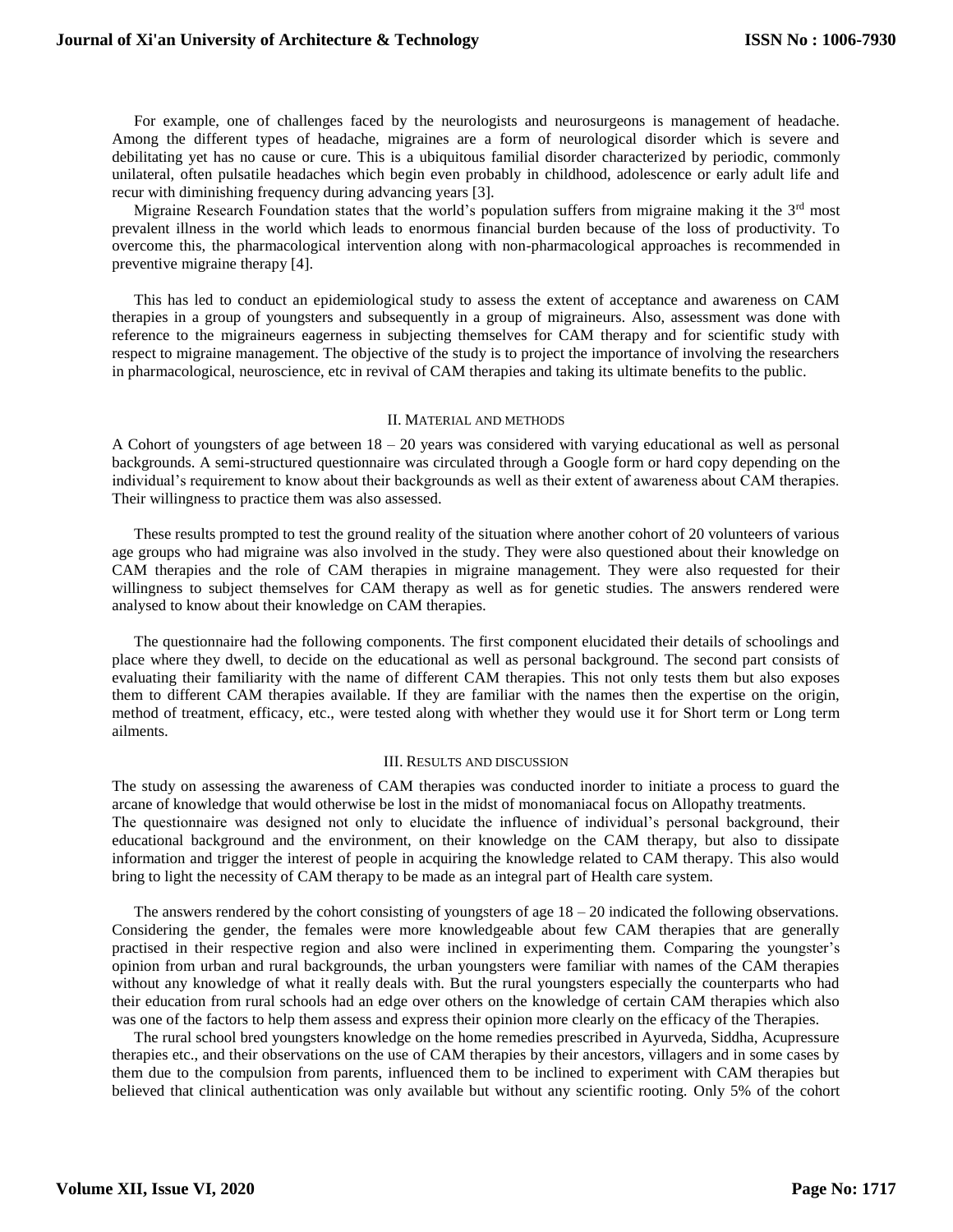believed that the concepts and treatments should have had a scientific basis which was not put forth with recent scientific Jargons.

The reason that rural students are more inclined to use CAM is because of lack of the high end health care systems in their area. The need to travel a long distance even to get the basic health care and even the first aid measures has led their ancestors to adopt for the home remedies and few CAM therapies which are prevalent in their area rather than for the Allopathy. This exposure to see and in few cases self experience with the CAM therapies has made them to incline towards usage of CAM therapy. The city bred youngsters, as well as city school bred youngsters both were not inclined because of the societal impact and also of the access to high ended health care system which though costs a lot and in some cases with side effects inherent to the drug. Their expectations extended for an immediate solution and relief, without any restrictions in their dietary habits and life style.

Inspite of all their apprehensions 80% of the youngsters were of opinion that they probably would give a try for long term ailments and especially where the chances of recovery through Allopathy is less than 20%.

This prompted to study with individuals who have an ailment that is more prevalent and something which is debilitating but yet has no cause or cure. So people with migraine were considered for the study.

When the 20 volunteers with migraine were questioned about their knowledge on CAM therapies and their role in migraine management, their answers revealed that 70% of them knew about existing CAM therapies. Other 30% were not aware of most of the CAM therapies apart from Yoga, Ayurveda and in some cases acupuncture. In these twenty only one person was using as a combinatorial therapy in conjunction with conventional Allopathy.

It was also found that when enquired about their awareness on different CAM therapies the volunteers answered that they had researched to find a treatment for migraine which will relieve them from pain spontaneously or in a very short duration. Their research had found that a instantaneous remedy wasn't available. This suggests that though they were aware of different therapies they were able to get an overview of information and not the exact remedies. The term Yoga was familiar with all the youngsters but with a view as only a physical exercise to keep oneself physically fit. The real intricacy of Yoga and their application extending to be a therapy was beyond their comprehension let alone about not knowing about the scientific studies conducted through neuroimaging.

The answers also revealed that they weren't willing to subject themselves for CAM therapy but were very eager to subject themselves for scientific study which could present a scientific fact for their problem and might lead a remedy more thro Allopathy. The lack of their willingness to subject themselves for CAM therapy was found to be due to lack of time for a longer period and lack of inclination towards restricting themselves to dietary habits and change of lifestyle.

The lack of belief was found to be because of the lack of standardised approach by every therapist and proper scientific evidence relating to the mechanism of action of each CAM therapy, whereas, conventional medicine provides the proof through research on pharmacological intervention on its action.

For example, the medications prescribed by Allopathic doctors for migraine are Acetaminophens, Triptans, Ergotamine derivatives, etc. The mechanism of action of these drugs in treating migraine are known and proven scientifically. Sumatriptan and Zolmitriptan  $-5-HT_{1B/1D}$  serotonin agonists are used for the treating migraine. They contrast the NMDA-induced synthesis of NO, which is one of the facts that triggers headache [5]. According to Cirrhana, at least a part of triptan - serotonin agonist action for migraine treatment is based on blockage of glutamate effects [6].

Similarly, several neuroscientific researches on migraine have been carried out in order to elucidate the cause as well as the mechanism to support the drug efficacy. The extent of research has been to the point that migraine is reported to be genetically transferrable and that the genetics of common and classical migraine are not the same and each has their own hereditary characteristics. The studies are conducted even to pinpoint the SNPs which might be the cause for the different types of migraine [7 - 9].

Scientific proofs like these that relate the medicine/therapy to the disease mechanism make people feel safe about the treatment even though they are prone to side effects and are expensive, than facing the unknown. In the past decade or two, research has been initiated and carried out to validate the effectiveness of various CAM therapies for many diseases. Kisan et.al., proved the efficacy of using yoga as an adjuvant therapy along with conventional medicine in patients with migraine. The results of the autonomic function test and clinical assessments which include intensity of headache, frequency of headache and headache impact, showed significant improvement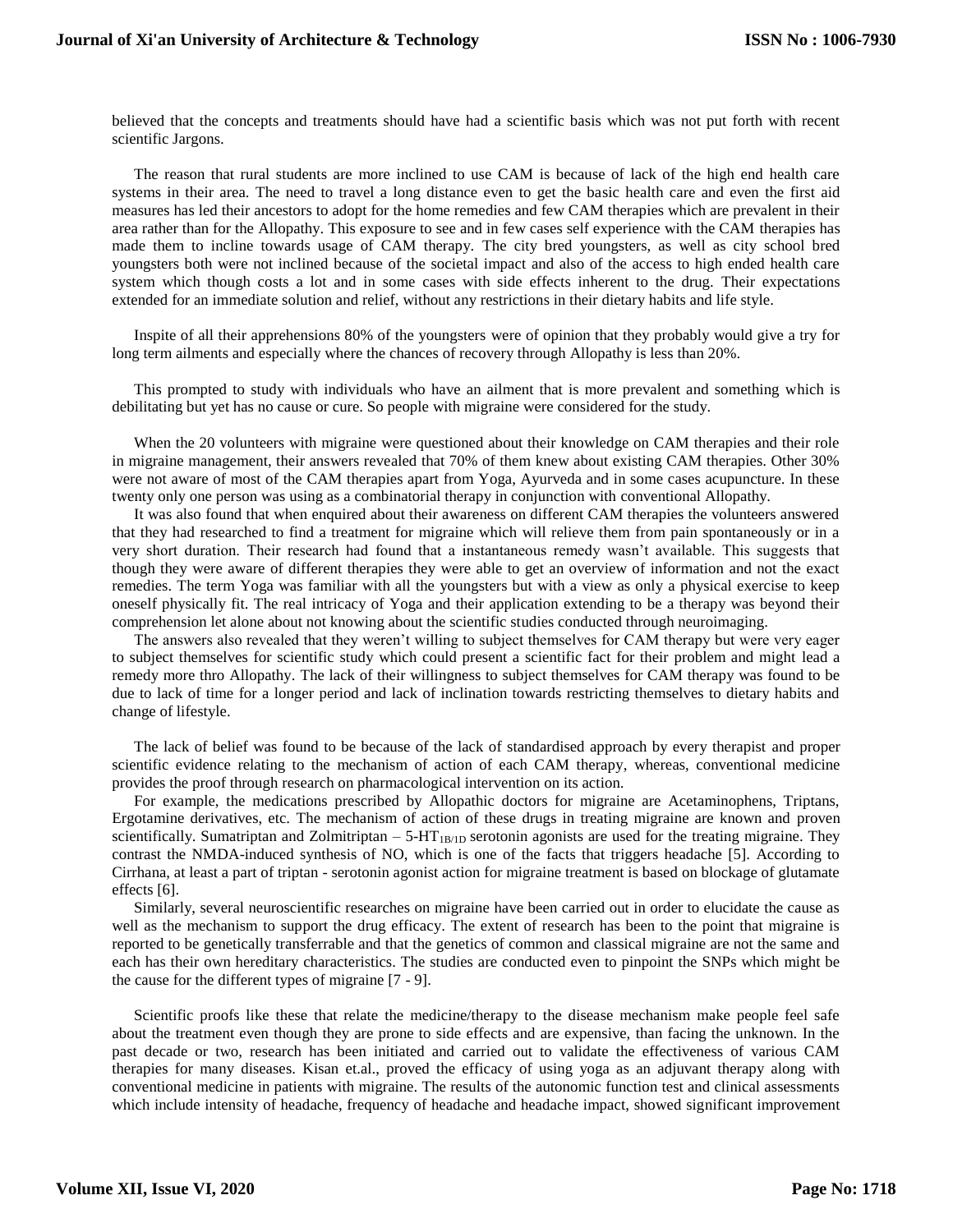in clinical variables and vagal tone along with reduced sympathetic activity for those with adjuvant yoga therapy [10]. Vaidya et.al., studies using Ayurvedic Treatment Protocol comprising five Ayurvedic medicines along with good sleep and regular diet in migraineurs, have shown effectiveness of this protocol in pain management in migraine [11]. Zhao et al., studied on acupuncture treatment to migraine, with reference to the effectiveness of long term acupuncture treatment on active and inactive acupoints through randomised controlled trials and resting state functional magnetic resonance imaging (fMRI). It was noted that long-term active acupoint therapy elicited a remarkable cerebral response than inactive acupoints [12]. These studies establish that acupuncture, yoga and Ayurveda are effective in migraine treatment. Similarly other mind-body interventions like biofeedback therapy, relaxation therapy etc., could as well be used to treat migraine [13, 14].

Even though studies are being carried out to confirm the effectiveness of a CAM therapy on a particular disease, there are a very limited number of research articles which states the mechanism of action of a CAM therapy. Though many CAM therapies are available to cure diseases as well people choose to take conventional medicines because of the availability and accessibility for scientific proofs in addition to the non-insistence in lifestyle change.

## **IV.** CONCLUSION

This century though has marked the beginning of a new era, and the study indicates that though people are receptive to CAM therapies through positive attitudes, amalgamating CAM therapies with Science and Technologies like Pet-CT Scan, fMRI, MRA, etc., is well perceived to be a necessity. Steady urge for scientific rooting of CAM therapeutic principles emphasize the importance of establishing stronger evidence with systematic approach. Also dissemination of knowledge through presentation in global scientific arena, along-with minimising its semantic barriers that helps to comprehend the facts by the people exogenous to it, is inevitable.

These would necessitate collaboration with the researchers in the scientific world similar to neuroscientists as in the case of migraine, and involve Artificial Intelligence, Augmented Reality and Virtual Reality platforms to propose and to correlate CAM therapies action with the inherent body action and disease mechanism. This when accomplished, i.e., when the correlation is established through scientific facts, the significance of CAM therapy will come to light.

The recent epidemic (dengue Fever) and pandemic deaths could well have been averted if the scientific rooting had been ensured for the few CAM therapeutic drugs, which despite the lack of standardised scientifically accepted procedure, were consumed by the South Indian population to increase the immunity which made them to emerge comparatively unscathed. So the pressing question now is, "Is helping the community for living longer and sidestepping crippling conditions through collaborative research is worth a small investment of one's time?" This needs to be decided by the CAM therapist as well as researchers and various funding agencies. Of course, optimisation of technological intervention always needs to be ensured.

Thus, if through Technological intervention the hidden algorithm of CAM therapy is unveiled, the resurgence of CAM would be inevitable leading to a health care system, which is patient friendly, extremely cost effective as well as easily accessible.

#### **REFERENCES**

- 1. L.S. Wieland, E. Manheimer, Brian M. Berman, "Development of Classification and operational definition of CAM for the Cochrane Collaboration", Alternative therapies in Health and Medicine, vol. 17(2), pp. 50 - 59, 2011.
- 2. E. Ernst, "The role of Complementary and Alternative medicine", BMJ, vol. 321, pp. 1133, 2000.
- 3. M. Victor, A. H. Ropper and R.D. Adams, "Adams and Victor's Principles of neurology", 7<sup>th</sup> edition, McGraw Hill, New york, 2001.
- 4. E. Estemalik and S. Tepper, "Preventive treatment in migraine and the new US guidelines", Neuropsychiatric disease and treatment, 9, pp. 709, 2013.
- 5. A. Stepień, M.Chalimoniuk and J. Strosznajder, "Serotonin 5HT1B/1D receptor agonists abolish NMDA receptor-evoked enhancement of nitric oxide synthase activity and cGMP concentration in brain cortex slices", Cephalalgia, vol. 19(10), pp. 859-865, 1999.
- 6. Á. Ciranna, "Serotonin as a modulator of glutamate-and GABA-mediated neurotransmission: implications in physiological functions and in pathology", Current neuropharmacology, vol. 4(2), pp. 101-114, 2006.
- 7. Gouri Srinivasan, G. Jyothisa and K. Kumaresan, " A study on the association of Single Nucleotide Polymorphisms on CACNA1A gene with Migraine in south indian popoulation", Helix, vol. 2, pp. 770 – 772, 2016.
- 8. M. Schürks, "Genetics of migraine in the age of genome-wide association studies", The journal of headache and pain, vol. 13(1), pp. 1-9, 2012.
- 9. International Headache Genetics Consortium, "Genome-wide association study of migraine implicates a common susceptibility variant on 8q22.1.", Nature genetics, vol. 42(10), pp. 869-873, 2010.
- 10. R. Kisan, M.U. Sujan, M. Adoor, R. Rao, A. Nalini, B.M. Kutty, B.T.C. Murthy and T.N. Sathyaprabha, "Effect of Yoga on migraine: A comprehensive study using clinical profile and cardiac autonomic functions", International journal of yoga, vol. 7(2), pp. 126. 2014.